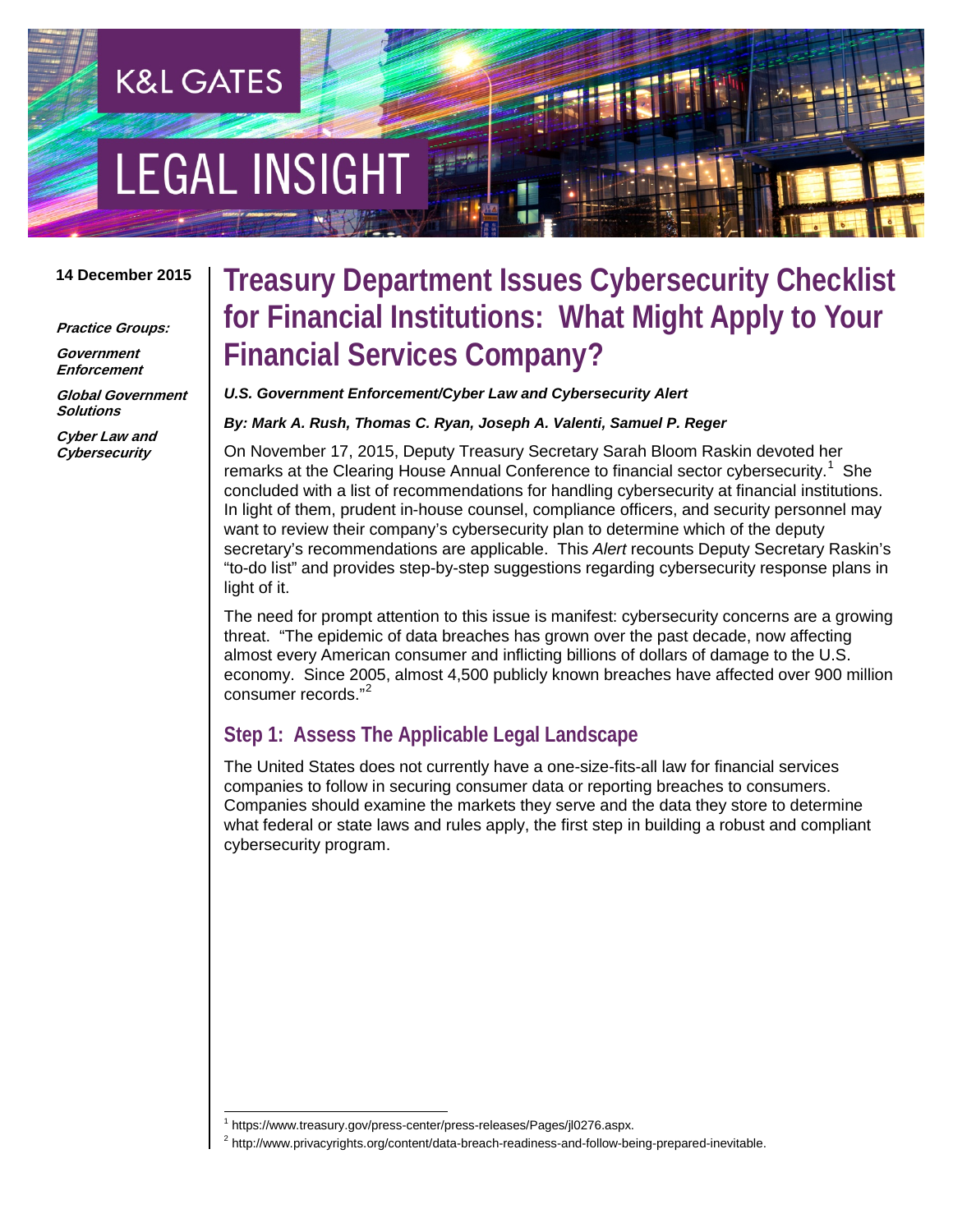| Treasury Department Issues Cybersecurity Checklist for Financial Institutions: |
|--------------------------------------------------------------------------------|
| What Might Apply to Your Financial Services Company?                           |

|                                                                                                                                           | <b>Law that Might Apply</b>                                                                                | Action $3$                                                                                                                                                                                                                                                                                                                                                                     |
|-------------------------------------------------------------------------------------------------------------------------------------------|------------------------------------------------------------------------------------------------------------|--------------------------------------------------------------------------------------------------------------------------------------------------------------------------------------------------------------------------------------------------------------------------------------------------------------------------------------------------------------------------------|
| If your company is broadly defined<br>as a "financial institution" (engaged<br>in significant financial activities), <sup>4</sup><br>then | Under the Gramm-Leach-Bliley Act,<br>the FTC's Privacy Rule and<br>Safeguards Rule may apply. <sup>5</sup> | Your company may be required to<br>have measures in place to keep<br>consumer data secure, such as a<br>written, risk-based information<br>security plan. A cybersecurity<br>framework, discussed below, can<br>assist in meeting this requirement.                                                                                                                            |
| If your company is broadly defined<br>as a "financial institution" and is<br>subject to SEC regulation, then                              | Under the Gramm-Leach-Bliley Act,<br>the SEC's Regulation S-P may<br>apply. <sup>6</sup>                   | Your company may be required to<br>establish appropriate standards to<br>safeguard consumer data, such as<br>encryption and mandating antivirus<br>software.                                                                                                                                                                                                                   |
| If your company is subject to SEC<br>regulation, issues securities, and is<br>publicly held, <sup>7</sup> then                            | Parts of the Sarbanes-Oxley Act<br>may apply. <sup>8</sup>                                                 | Your company may be required to<br>develop internal controls and report<br>on the controls to ensure that a<br>security breach did not affect the<br>accuracy of financial results.<br>Consider, as part of a cyberattack<br>response plan, immediate<br>notification to those who are<br>responsible for the accuracy of<br>financial results that a cyberattack<br>occurred. |
| If your company maintains<br>consumer credit reporting<br>information, then                                                               | The Fair Credit Reporting Act may<br>apply. <sup>9</sup>                                                   | Your company may be required to<br>ensure accurate collection of credit<br>data and to properly dispose of<br>consumer information. Routinely<br>auditing internal and external<br>cybersecurity measure can assist in<br>meeting this requirement.                                                                                                                            |

<span id="page-1-0"></span><sup>&</sup>lt;sup>3</sup> Beyond the "action" listed in this column, companies may also have to take other physical, administrative, and technical protection measures to comply with the applicable law.

<span id="page-1-3"></span><span id="page-1-2"></span><sup>6</sup> 17 C.F.R. § 248, (Regulation S-P).

<span id="page-1-1"></span><sup>4</sup> "An institution that is significantly engaged in financial activities is a financial institution," which includes banks, credit unions, and credit card companies. 16 C.F.R. 313.3(k)(1). The FTC also provides other less apparent examples financial institutions: "check-cashing businesses, payday lenders, mortgage brokers, nonbank lenders, personal property or real estate appraisers, professional tax preparers, and courier services," noting that the provisions apply "regardless of size." *See* https://www.ftc.gov/tips-advice/business-center/guidance/financial-institutions-customer-information-complying.

<sup>5</sup> 16 C.F.R. § 313 (Privacy Rule); 16 C.F.R. § 314 (Safeguards Rule).

<span id="page-1-4"></span><sup>7</sup> 15 U.S.C. § 7262 and 15 U.S.C. § 7241 (reporting statutes under Sarbanes-Oxley) applies to companies that file annual reports under 15 U.S.C. § 78m(a) or 15 U.S.C. § 78o. Companies that file reports under § 78m(a) or § 78o are companies that issue securities pursuant to 15 U.S.C. § 78. An issuer is "any person who issues or proposes to issue a security," among other definitions. 15 U.S.C. § 78c(8). For the lengthy definition of "security" *see* 15 U.S.C. § 78c(10).

<span id="page-1-5"></span><sup>8</sup> 15 U.S.C. § 7262; 15 U.S.C. § 7241.

<span id="page-1-6"></span><sup>9</sup> 15 USC § 1681.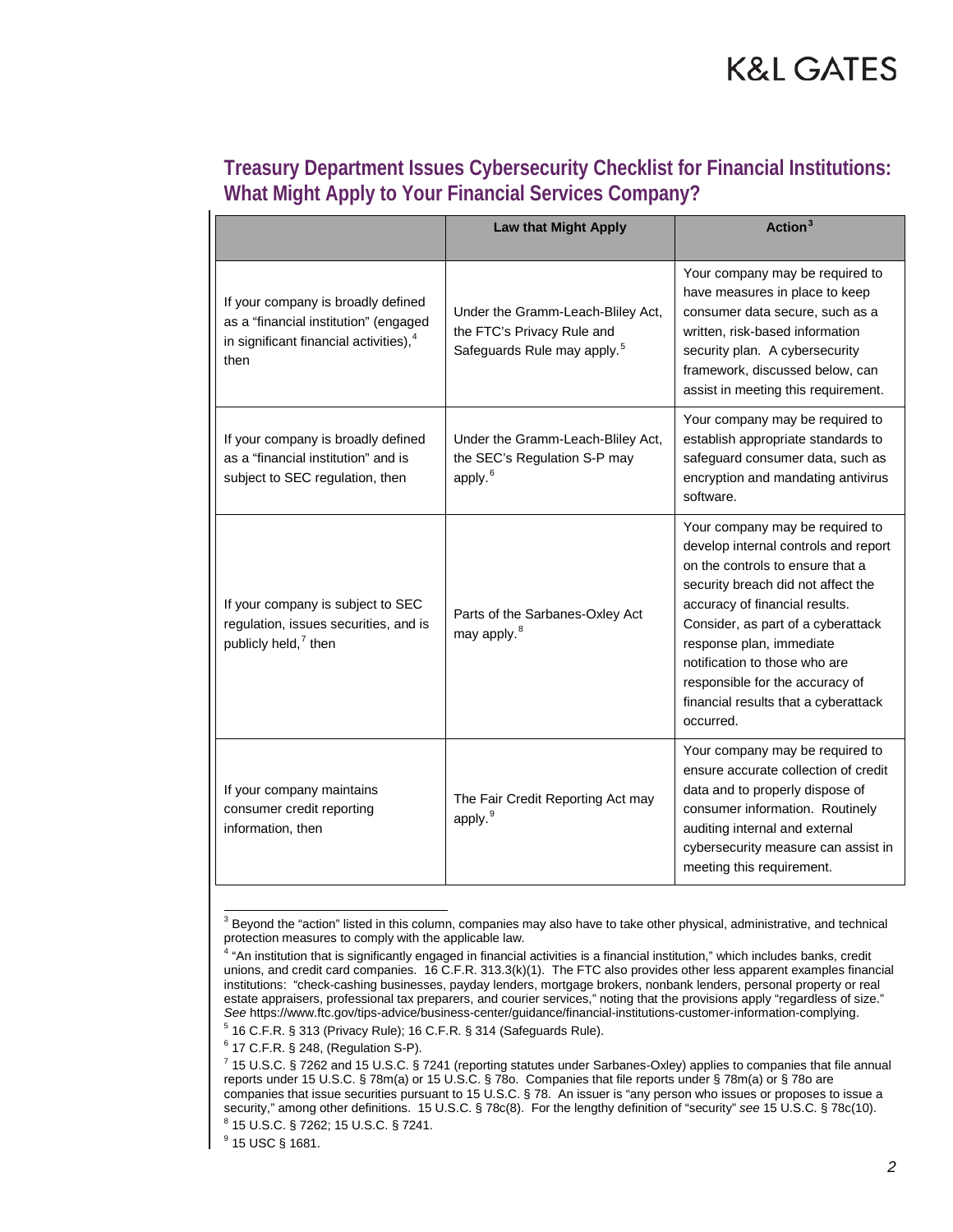### **Treasury Department Issues Cybersecurity Checklist for Financial Institutions: What Might Apply to Your Financial Services Company?**

In addition to federal regulation, at least 46 states have passed laws that require companies to protect the sensitive personal information of their residents and to notify affected residents and regulators of a data breach.<sup>10</sup> The nuances of these state laws vary widely. However, these laws generally follow a framework that imposes a requirement of reasonable security measures, defines to whom or what the law applies, what information should be protected, what constitutes a breach, and what penalties apply in case of enforcement.<sup>[11](#page-2-1)</sup>

Noncompliance with these laws and/or regulations can lead to enforcement by both federal and state regulators. For example, the Federal Trade Commission ("FTC") is authorized to protect consumers by stopping unfair, deceptive, or fraudulent practices in the marketplace under section 5 of the Federal Trade Commission Act.<sup>12</sup> The FTC's primary legal authority comes from this section.<sup>[13](#page-2-3)</sup> In the data-security context, the FTC uses this authority to bring administrative or civil actions against financial institutions that have misled consumers by "failing to maintain security for sensitive consumer information."<sup>14</sup> The FTC also has the authority to enforce "a variety of sector specific [privacy] laws" such as the Truth in Lending Act and the Fair Credit Reporting Act.<sup>15</sup> Since 2002, under Section 5 of the FTC Act, the FTC "has settled more than 30 matters challenging companies' claims about the security they provide for consumers' personal data and more than 20 cases alleging that a company's failure to reasonably safeguard consumer data was an unfair practice."[16](#page-2-6) For example, in August 2014, the FTC settled charges against Fandango and Credit Karma stemming from allegations that the companies misrepresented the security of their mobile apps to consumers because they "disabled a process called SSL certification" on their mobile service platform, leaving consumers' sensitive personal information vulnerable.<sup>17</sup> The penalty was composed of a requirement that the companies "establish comprehensive security programs designed to address security risks … and to undergo independent security assessments every other year *for the next 20 years*."[18](#page-2-8) Also for misleading consumers, the same 20-year monitoring period was imposed on cord blood bank, Cbr Systems, Inc., related to a data breach that exposed Social Security numbers and credit card information of nearly

<span id="page-2-1"></span><sup>11</sup> *Id.*

<span id="page-2-4"></span><span id="page-2-3"></span>2014/privacydatasecurityupdate\_2014.pdf.

<span id="page-2-0"></span><sup>&</sup>lt;sup>10</sup> Gina Stevens, *Data Security Breach Notification Laws*, Congressional Research Service, Summary, 2012, available at https://www.fas.org/sgp/crs/misc/R42475.pdf.

<sup>12</sup> 15 U.S.C. § 45(a)(2). *See also* http://www.klgates.com/files/Publication/a1882ede-dc6d-4e70-9c52- 06aa81f51a7f/Presentation/PublicationAttachment/06100034-2e47-4448-8c97-

<span id="page-2-2"></span><sup>0</sup>bd2254cef5a/Law360\_Heiman\_March2015.pdf.

<sup>13</sup> *See* https://www.ftc.gov/system/files/documents/reports/privacy-data-security-update-

<sup>14</sup> *See* https://www.ftc.gov/news-events/media-resources/protecting-consumer-privacy/enforcing-privacy-promises. Recently, the Third Circuit upheld the FTC's ability to bring data-security actions under the FTC Act. *See FTC v. Wyndham Worldwide Corp.*, No. 14-3514 (3d Cir. Aug. 24, 2015).

<sup>15</sup> *See* https://www.ftc.gov/system/files/documents/reports/privacy-data-security-update-

<span id="page-2-5"></span><sup>2014/</sup>privacydatasecurityupdate\_2014.pdf.

<span id="page-2-6"></span><sup>16</sup> *See* Gina Stevens, *The Federal Trade Commission's Regulation of Data Security Under Its Unfair or Deceptive Acts or Practices Authority*, Congressional Research Service, Summary, 2014, available at http://fas.org/sgp/crs/misc/R43723.pdf.

<span id="page-2-7"></span><sup>17</sup> *See* https://www.ftc.gov/news-events/press-releases/2014/08/ftc-approves-final-orders-settling-charges-againstfandango.

<span id="page-2-8"></span><sup>18</sup> *Id.* (emphasis added).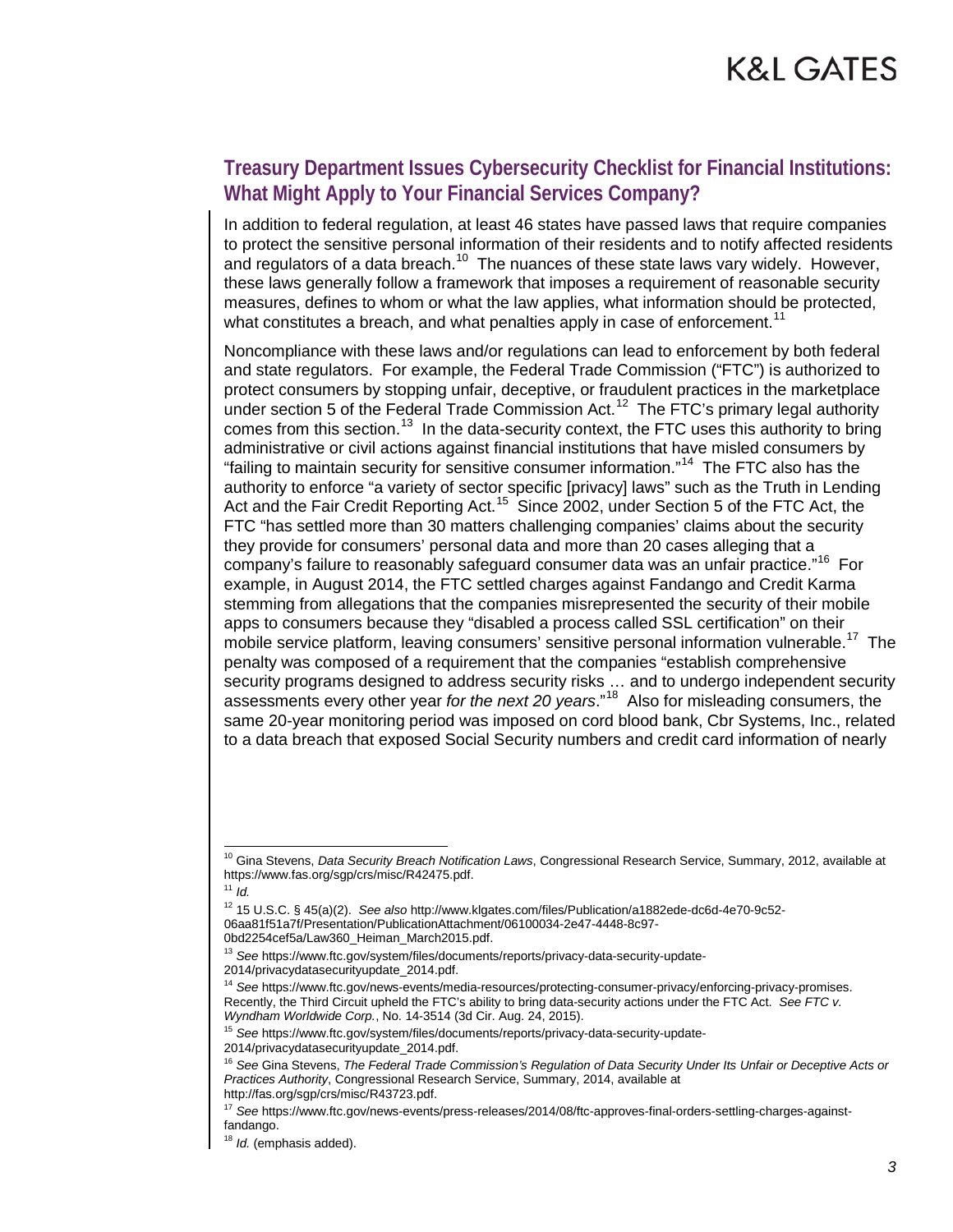### **Treasury Department Issues Cybersecurity Checklist for Financial Institutions: What Might Apply to Your Financial Services Company?**

300,000 consumers.<sup>[19](#page-3-0)</sup> At the state level, attorneys general are often tasked with enforcing data-security breaches.<sup>[20](#page-3-1)</sup>

### **Step 2: Implementing Cyber Security Controls**

Implementing cybersecurity controls means building a framework that complies with relevant laws and regulations and is reasonably designed to thwart attacks by cybercriminals. Deputy Secretary Raskin identified "three key things that each executive … can do at their own [financial] institution that collectively will make a difference [in combating cyber attacks]."

- 1. Ensure that cyber risk is part of your institution's risk management framework and cybersecurity is embedded in your governance, control, and risk management framework.
- 2. Engage in basic cyber hygiene, those essential practices that bolster the security and resilience of computer networks and systems.
- 3. Press your institution to prepare a response and recovery playbook for significant cyber incidents. This playbook should be well thought out and routinely tested all the way up to the board, and externally through exercises with the financial sector and the government.

Below are recommendations to implement these three keys:

#### *1. Embedding Cybersecurity in Corporate Governance*

Financial services companies should consider appointing a chief information security officer ("CISO"), a dedicated and trained executive, in charge of managing information security. Appointing a CISO demonstrates a financial institution's commitment to protecting itself and its consumers from cyber threats, and, in the aftermath of a cyberattack, it may protect the financial institution from extended liability by demonstrating that it took reasonable steps to protect consumer data. [21](#page-3-2)

Soon, financial institutions with any operations in the global financial hub of New York may not have a choice in the matter. The New York Superintendent of Financial Services has said his office intends to move forward with a proposed rule requiring covered entities to have a CISO "responsible for overseeing and implementing its cybersecurity program and enforcing its cybersecurity policy. The CISO would also be required to submit to the Department an annual report, reviewed by the entity's board, which assess the cybersecurity program and the cybersecurity risks to the entity"<sup>[22](#page-3-3)</sup> Other steps a financial-services company should consider include:

- Conducting a risk assessment to understand key data repositories and vulnerabilities.
- Planning for and providing training on cyber crisis management.
- Obtaining appropriate cyber insurance coverage.

<span id="page-3-0"></span> <sup>19</sup> *See* https://www.ftc.gov/news-events/press-releases/2013/01/cord-blood-bank-settles-ftc-charges-it-failed-protectconsumers.

<sup>20</sup> *See* http://www.mass.gov/ago/news-and-updates/press-releases/2015/2015-02-05-anthem-data-breach.html.

<span id="page-3-3"></span><span id="page-3-2"></span><span id="page-3-1"></span><sup>&</sup>lt;sup>21</sup> The CEO and board can also play an important advisory and oversight role in preventing cyber attack risk.<br><sup>22</sup> http://www.dfs.ny.gov/about/letters/pr151109\_letter\_cyber\_security.pdf.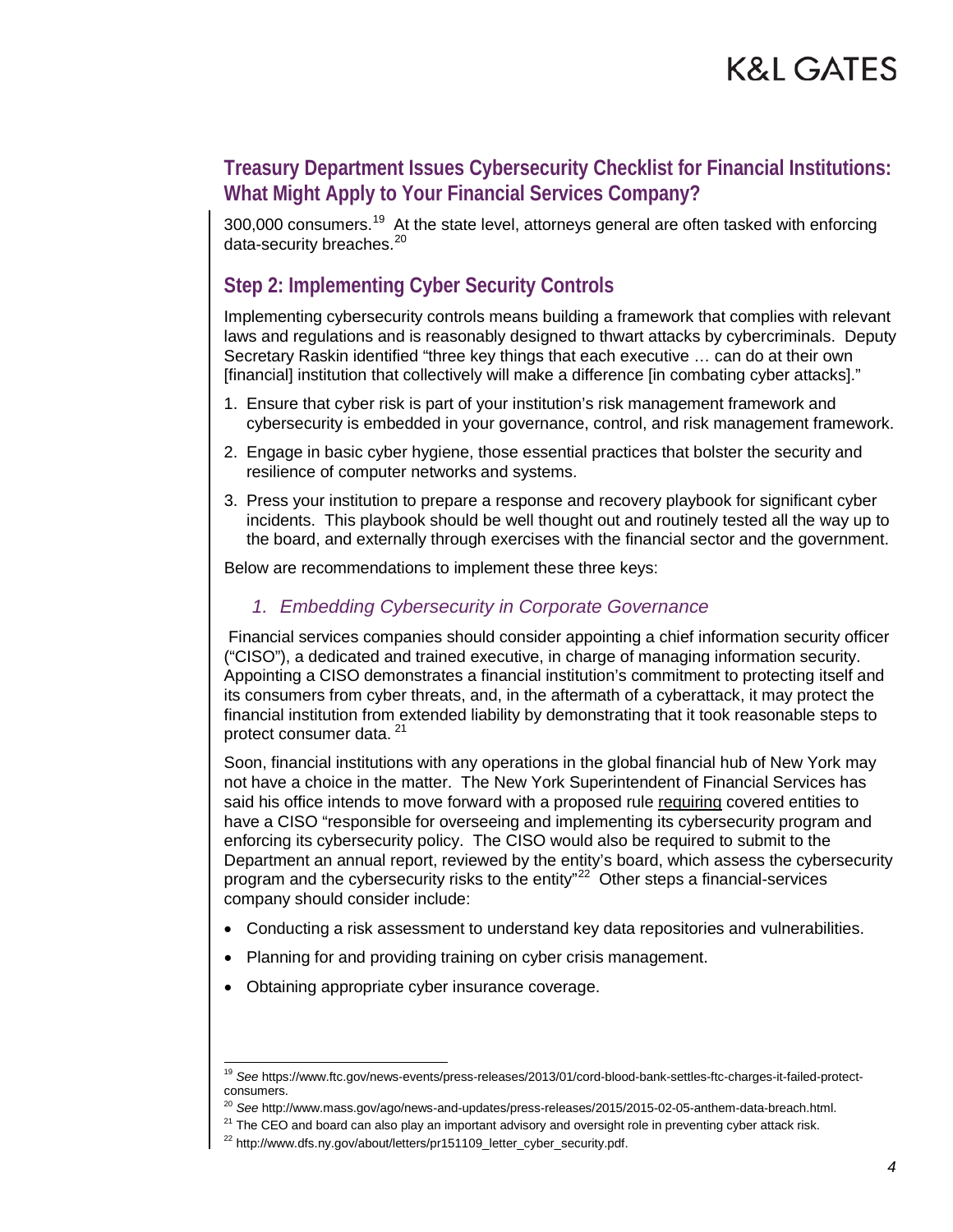### **Treasury Department Issues Cybersecurity Checklist for Financial Institutions: What Might Apply to Your Financial Services Company?**

#### *2. Engaging in Cyber Hygiene*

Companies should develop and implement a cybersecurity framework that is tailored to its business and the attendant risks. On February 12, 2013, President Barack Obama issued an executive order to improve the nation's cybersecurity by developing a set of industry standards. In response, the National Institute of Standards and Technology (an agency of the U.S. Department of Commerce dedicated to establishing technical and scientific standards) developed a framework that, "regardless of size, degree of cybersecurity risk, or cybersecurity sophistication[,]" can assist in developing an appropriate risk-based cybersecurity program for a company.<sup>[23](#page-4-0)</sup> Steps a financial-services company should consider under this framework include:

- Routinely auditing internal and external cybersecurity measures.
- Drafting and implementing data-management and -security policies.
- Continuously implementing remedial improvements based on discovered vulnerabilities.

#### *3. A Response and Recovery Playbook*

Companies should consider drafting a written cyberattack response plan. This written plan should define the members of cyber response team, a group of employees that will be available to respond to a cyberattack at any time. The first 24 to 48 hours of the plan are the most critical. During that time, the cyber response team should be prepared to accomplish certain tasks, such as determining what systems were affected, how the attack originated, and what information was stolen. Further, the response team should attempt to isolate the affected system and document its activity. Thorough documentation will help law enforcement and will defend against potential civil actions, either from the government or private citizens. Other steps a financial services company should consider include:

- Planning for and providing training on cyber crisis management.
- Providing any statutorily or contractually mandated notice to affected parties.
- Abiding by legal requirements and preserving evidence of cybercrime to avoid obstruction-of-justice charges, spoliation issues, and related problems.
- Appropriately working with law enforcement regarding response and best practices, which may include training and designating a law enforcement coordinator to interact with law enforcement and counsel to handle the matter.<sup>[24](#page-4-1)</sup>

#### **Conclusion**

Deputy Secretary Raskin's recommendations may, in time, be seen as more of a floor than a ceiling regarding the measure of preparedness expected by the federal government. In any event, her remarks underscore the need for financial institutions to consider evaluating the internal controls and procedures in place for responding to a data breach. They also serve

 <sup>23</sup> *See* http://www.nist.gov/cyberframework/upload/cybersecurity-framework-021214.pdf.

<span id="page-4-1"></span><span id="page-4-0"></span><sup>24</sup> *See* Mark A. Rush & Joseph A. Valenti, *What Companies Can Learn from Cybersecurity Resources in Pittsburgh*, Cyber Security Law Report, (Nov. 11, 2015), available at http://www.klgates.com/files/Publication/db4c329c-0d9a-4d5ca7f4-004deed4f74a/Presentation/PublicationAttachment/2a35347e-281c-48c3-a3db-3a0ab26c1b38/CSLR-What\_Companies\_Can\_Learn\_from\_Cybersecurity\_Resources\_in\_Pittsburgh.pdf.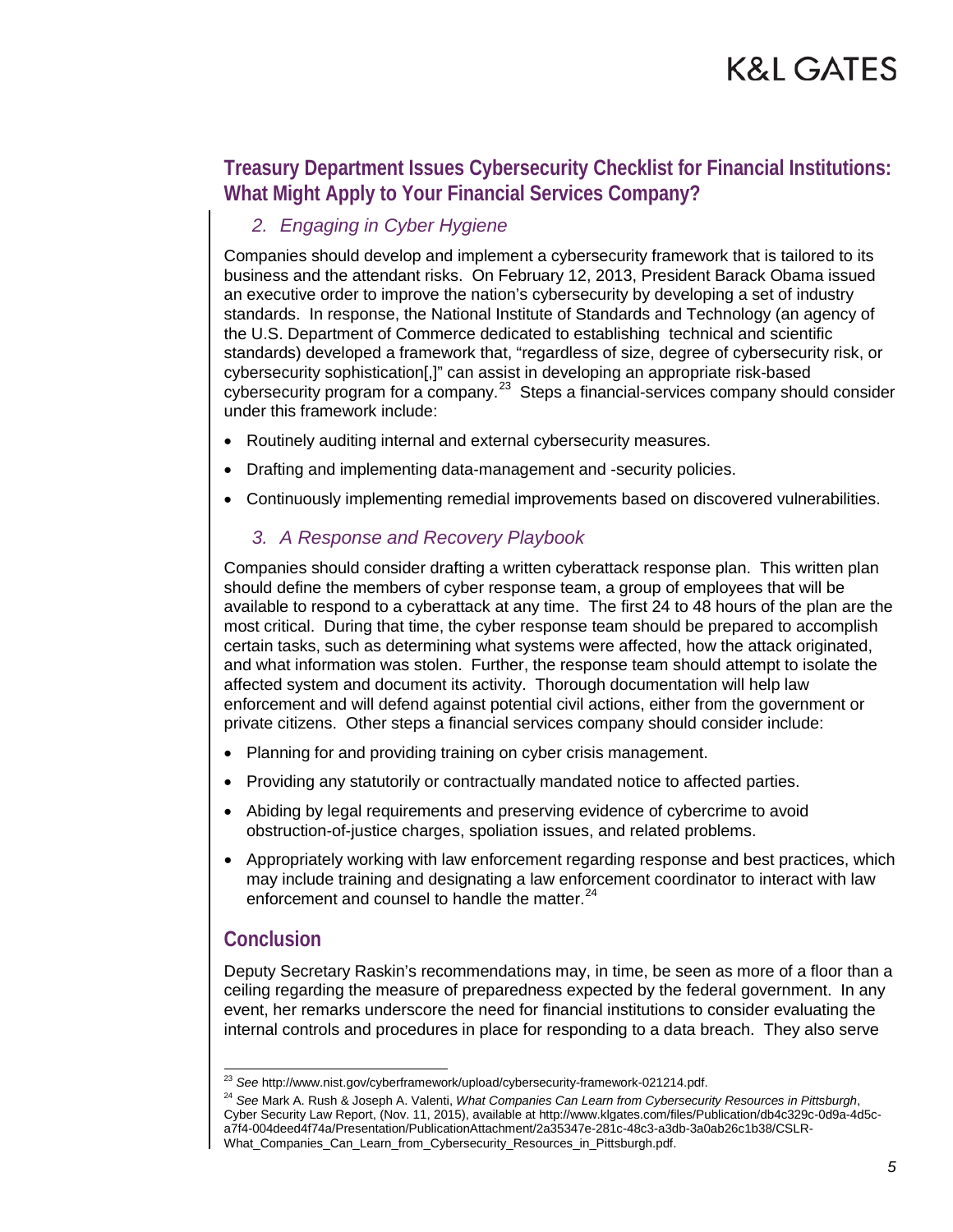#### **Treasury Department Issues Cybersecurity Checklist for Financial Institutions: What Might Apply to Your Financial Services Company?**

as a reminder that companies should self-evaluate and assess the degree to which they are subject to federal and state laws governing data security, because the current environment suggests stepped-up enforcement activity by regulatory agencies.

U.S. Government Enforcement questions related to this article may be directed to any of the attorneys listed below:

**Pittsburgh** - Mark A. Rush [\(mark.rush@klgates.com,](mailto:mark.rush@klgates.com) +1.412.355.8333

**Pittsburgh** - Joseph A. Valenti [\(joseph.valenti@klgates.com,](mailto:joseph.valenti@klgates.com) +1.412.355.8398)

**Boston** - Michael D. Ricciuti [\(michael.ricciuti@klgates.com,](mailto:michael.ricciuti@klgates.com) +1.617.951.9094)

**Chicago** - Clifford C. Histed [\(clifford.histed@klgates.com,](mailto:clifford.histed@klgates.com) +1.312.807.4448)

**Dallas** - Brandon N. McCarthy [\(brandon.mccarthy@klgates.com,](mailto:brandon.mccarthy@klgates.com) +1.214.939.4983)

**Harrisburg** - Anthony R. Holtzman [\(anthony.holtzman@klgates.com,](mailto:anthony.holtzman@klgates.com) +1.717.231.4570)

**Los Angeles** - Michael J. Quinn [\(michael.quinn@klgates.com,](mailto:michael.quinn@klgates.com) +1.310.552.5046)

**New York** - Walter P. Loughlin [\(walter.loughlin@klgates.com,](mailto:walter.loughlin@klgates.com) +1.212.536.4065)

**Pittsburgh** - Thomas C. Ryan [\(thomas.ryan@klgates.com,](mailto:thomas.ryan@klgates.com) +1.412.355.8335)

**Washington, D.C.** - Stephen G. Topetzes [\(stephen.topetzes@klgates.com,](mailto:stephen.topetzes@klgates.com) +1.202.778.9328)

#### **Authors:**

**Mark A. Rush** mark.rush@klgates.com +1.412.355.8333

**Thomas C. Ryan** thomas.ryan@klgates.com +1.412.355.8335

**Joseph A. Valenti** joseph.valenti@klgates.com +1.412.355.8398

**Samuel P. Reger** samuel.reger@klgates.com +1.412.355.6258